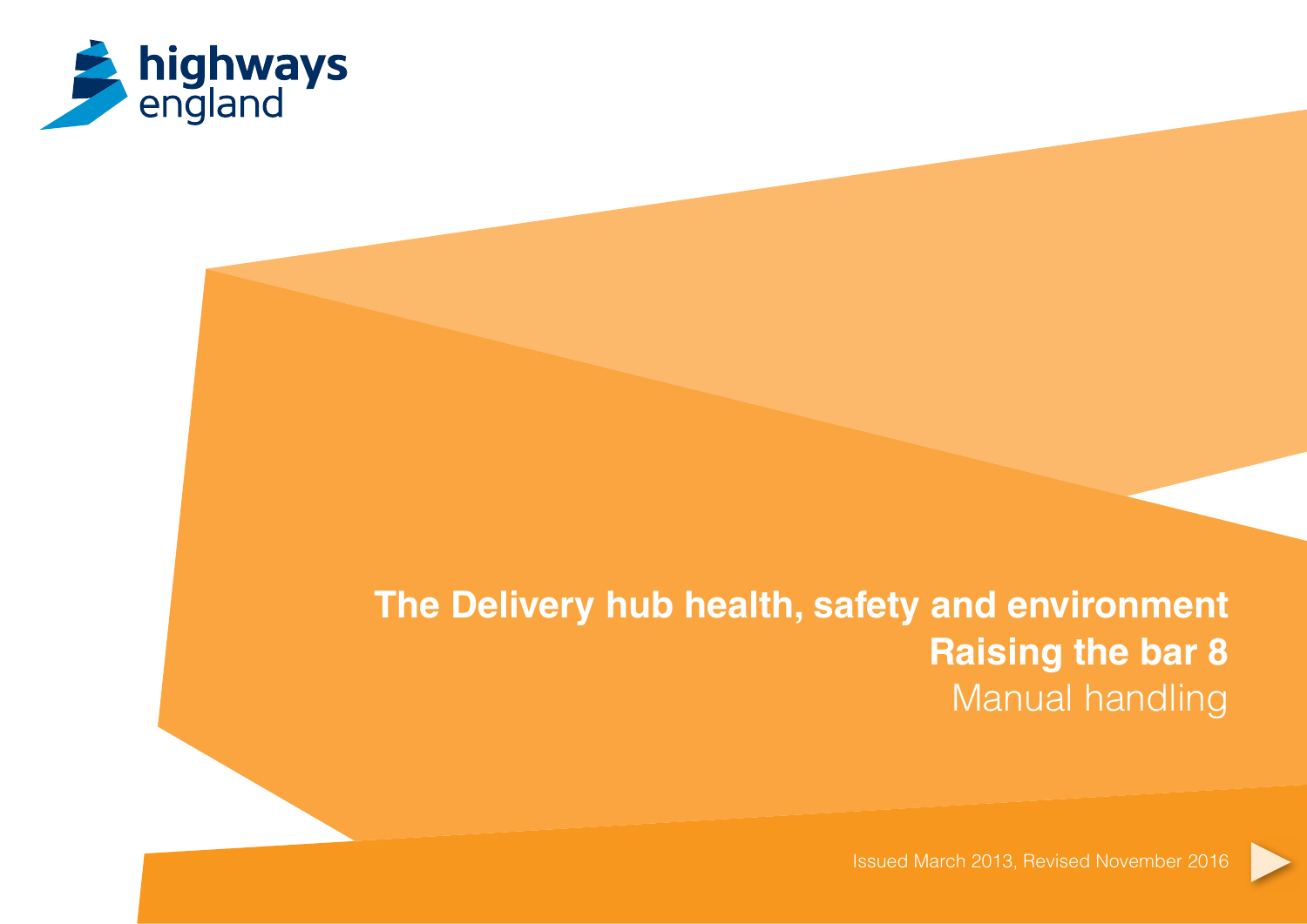# **Contents**

| <b>Objective</b>                        | 3              |
|-----------------------------------------|----------------|
| <b>Background</b>                       | 3              |
| <b>Minimum requirement</b>              | 3              |
| <b>Design of works</b>                  | 4              |
| <b>Storage of equipment</b>             | $\overline{4}$ |
| <b>Mechanising operations</b>           | 4              |
| <b>Manual handling controls</b>         | 5              |
| Suitable and sufficient risk assessment | 5              |
| <b>Information of weights</b>           | 5              |
| <b>Training</b>                         | 6              |
| <b>Monitoring and reporting</b>         | 7              |
| <b>Risks/controls</b>                   |                |
| <b>Legislation</b>                      | 8              |



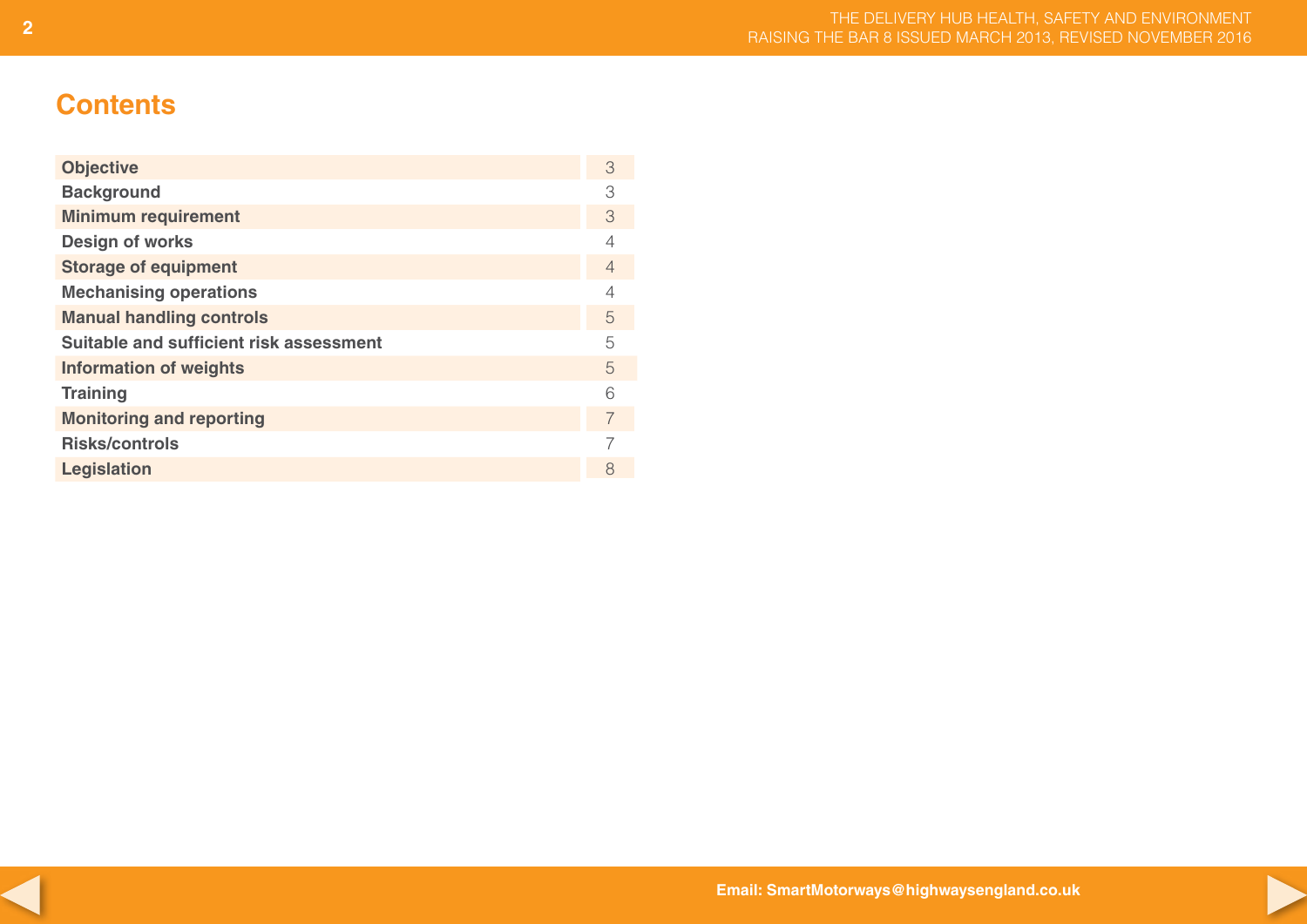#### **Objective**

The objective of this raising the bar document is to improve the methods used for manual handling and to ensure all contractors are aware of the techniques available for safe manual handling

# **Background**

More than a third of all accidents reported across Highways England's projects each year are associated with manual handling. The most common type of injury is to hands and fingers closely followed by backs. Many of these will lead to a lost time injury.

The main hazards associated with manual handling and lifting are:

- $\blacksquare$  Excessive stress and strain causing injury to muscles and tendons, particularly where handling involves bending, twisting or other difficult postures.
- $\blacksquare$  Sharp edges causing cuts and abrasions to the skin.
- Falls of materials causing bruised/broken toes or feet, crushing of hands or fingers.
- $\blacksquare$  Slips, trips, and falls caused by poor housekeeping.

To understand the scale of the issue it is important to understand that manual handling is involved in a whole range of operations including:

- $\blacksquare$  Lifting and carrying
- **Housekeeping**
- $\blacksquare$  Site clearance
- **n** Joinery
- $\blacksquare$  Steel fixing
- $\blacksquare$  Fencing
- **Labouring**
- n Office relocation

# **Minimum requirement**

The expectation is that all the guidance contained within should be considered as minimum requirements. To achieve current best practice projects should:

- Design works to avoid the need for manual handling e.g. precast units off site, modular construction.
- $\blacksquare$  Mechanise handling eg mechanical placing of kerbs.
- nWhere manual handling cannot be avoided.
	- § Make a suitable and sufficient risk assessment of manual handling operations
	- § Plan the works to take into account the allocation of resources and procurement of equipment to be used.
	- Provide employees with information on weight, centre of gravity, etc.
	- Provide employees with appropriate training on safe lifting techniques.

General guidance on the above can be found on the [Health and Safety](

http://www.hse.gov.uk/search/results.htm?q=manual%2Bhandling&sa=Search&cof=FORID%3A11&cx=015848178315289032903%3Akous-jano68&siteurl=http%3A%2F%2Fwww.hse.gov.uk%2Fcontact%2Ffaqs%2Fmanualhandling.htm)  [Executive website.](

http://www.hse.gov.uk/search/results.htm?q=manual%2Bhandling&sa=Search&cof=FORID%3A11&cx=015848178315289032903%3Akous-jano68&siteurl=http%3A%2F%2Fwww.hse.gov.uk%2Fcontact%2Ffaqs%2Fmanualhandling.htm)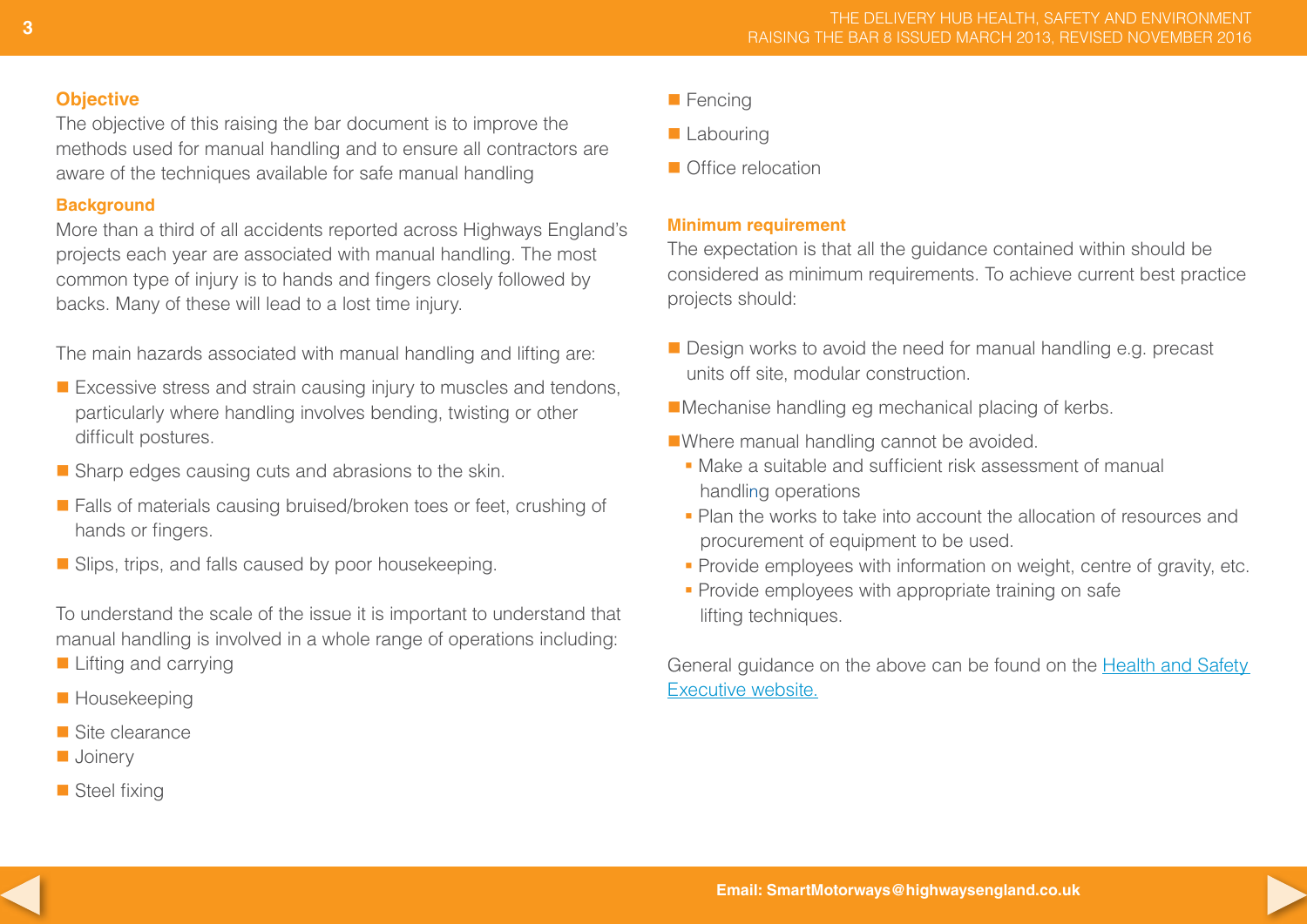#### **Design of works**

Designers are legally bound under construction, design and management to take the weight of items into account at the design and specification stage of a project. But contractors also have a duty to ensure each activity is carried out with the least risk possible. Manual handling should always be considered as the last resort and with advances in technology and mechanical assistance there are many reasonably practicable solutions to every day manual handling problems. Where manual handling cannot be eliminated on a project, contractors should communicate the reasons why manual handling cannot be reasonably avoided, in their construction phase plan.

Suggestions on ideas in design stage can be found on the Highway England's health and safety toolkit. [Remote control traffic management signs](http://partoneclaims.highways.dft.gov.uk/minisite/ssrtoolkit/HS Toolkit/remote control TM signs.pdf) not only reduce the need to cross a carriageway but also prevent traffic management personnel from lifting heavy sign plate onto frames night after night. [Lightweight cranes](http://partoneclaims.highways.dft.gov.uk/minisite/ssrtoolkit/HS Toolkit/250KG Lightweight Crane.pdf) added to site vehicles provide an ideal solution to the problem of loading and unloading small, heavy items of plant and materials into and out of medium sized commercial vehicles.

The Health and Safety Executive art tool is also a useful method to enable contracts to effectively assess repetitive tasks.

### **Storage of equipment**

Many project sites can be located in rural or undeveloped premises, but this should not negate the need to ensure the facility is modified for purpose. During the early stages of project mobilisation it is recommended that when completing the site logistics plan, suitable storage is designed for safe retrieval of materials and articles. For example, the first photograph below shows traffic signs laid out on the ground where workers will need to bend down to pick them up and also causing a trip hazard. Therefore when designing storage areas always ensure there is suitable racking or similar placed at a height where they can be comfortably selected.



# **Mechanising operations**

Projects should always be looking to challenge the concept of doing it manually as more often than not an option to mechanise most activities is available. For example, when excavations are required to be hand dug due to buried services, consider the use of mechanical means such as air picks and vacuum excavators, these prevent the risk of injury to the operative. For office relocation, use of sack trucks and folding trolleys to aid manual handling and the use of vehicles with automatic lift at the rear is good practice

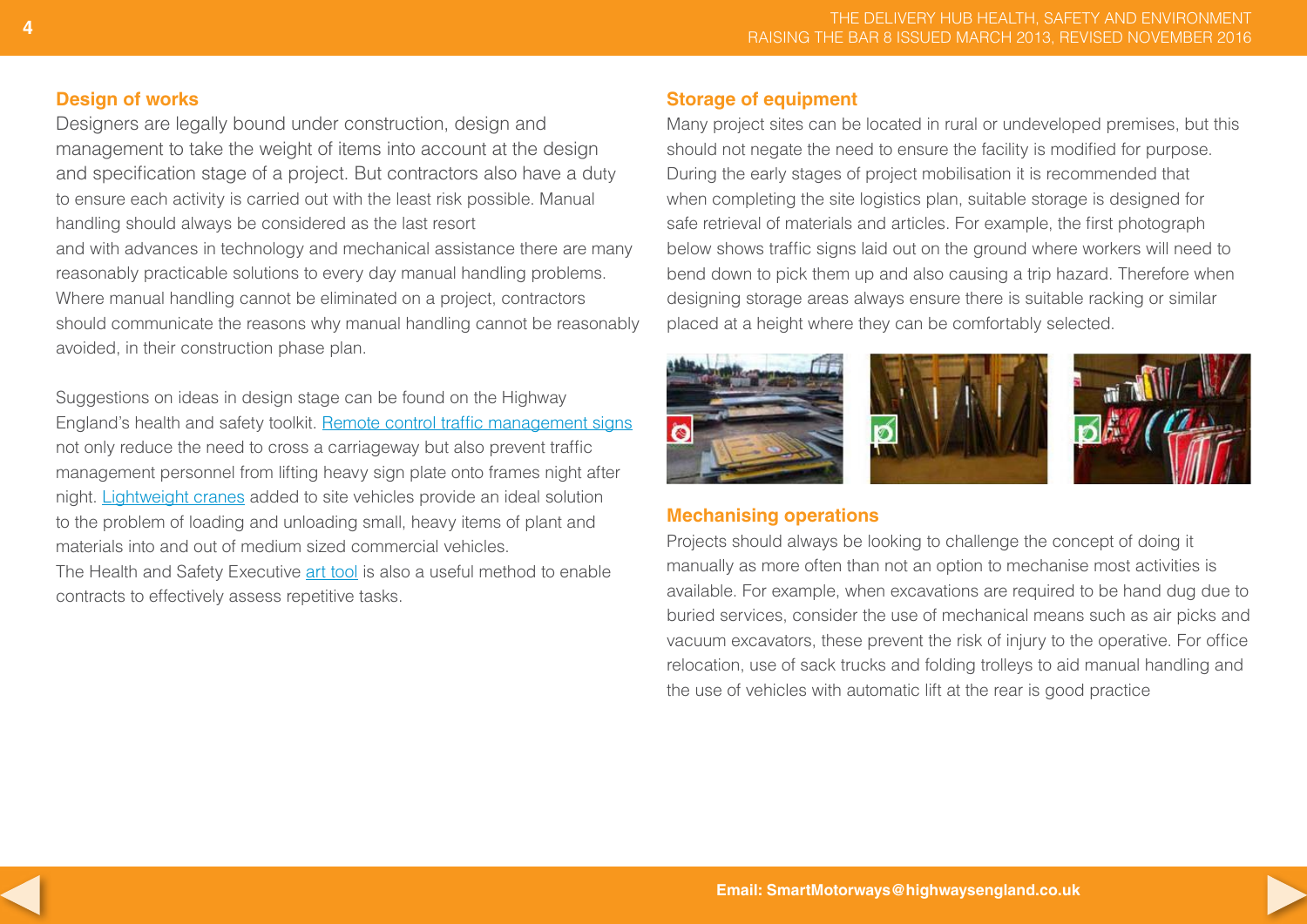**EN388** 

The use of mechanical kerb lifters reduces the manual handling and the associated injuries of heavy kerbs. Mechanical gulley cover lifter also helps reduce the manual handling injuries associated with the lifting of large and heavy drainage covers. The wheelbarrow sling is used with existing vehiclemounted cranes to remove the need to manually move material into pickup trucks using the wheelbarrow. [Handling attachments for MEWPS](http://www.nationwideplatforms.co.uk/safety-and-innovations) – If you hire powered access platforms to install materials at height, take steps to improve safety and efficiency with machine attachments.

#### **Manual handling controls**

While manual handing is a last resort, it is recognised that eliminating manual handling in civil engineering completely is difficult. Where manual handling is unavoidable this document focuses specifically on practices to help achieve the minimum standard.

#### **Suitable and sufficient risk assessment**

An effective risk assessment is key to identifying suitable controls measures, but far too often the controls identified for manual handling in activity risk assessments are simply statements such as use mechanical assistance, apply correct lifting techniques or suitable gloves to be worn. It is important when completing an activity risk assessment that clear and concise controls are recorded and decisions are not left up to the individual to implement.

A good example of this is in the selection of suitable gloves to protect against hand injury. Whilst a glove may seem suitable on appearance, there can be widespread confusion as to which glove offers the correct protection level required for a specific task. Most gloves in today's construction industry meet the EN388 standard, this standard tests for abrasion, cut, tear and puncture and places gloves in to one of four performance levels as detailed within the table below.

#### **European standards – mechanical testing EN388 performance level test criteria**

| <b>Performance level</b> |     |     |      |      |     |  |
|--------------------------|-----|-----|------|------|-----|--|
| Abrasion cycles          | 100 | 500 | 2000 | 8000 | n/a |  |
| Cut index                | 1つ  | 2.5 |      |      |     |  |
| Tear force (N)           | 10  | 25  | 50   | 75   | n/a |  |
| Puncture force (N)       | 2Ω  |     | 100  | 15() | n/a |  |

It is generally accepted that of these four performance factors, cuts and abrasions are the prime causes of hand injuries during manual handling activities. It is therefore crucial that the glove wearer understands the level of protection they require and that the risk assessment process identifies the minimum performance level required for the activity. An effective aid to achieving this is to adopt gloves that are colour coded to their performance level see [health and safety toolkit 342.](http://www.highways.gov.uk/specialist-information/highways-agency-toolkits/health-and-safety-toolkit/)

#### **Information of weights**

To satisfy the requirements within the manual handling regulations to provide general indications of the weight and nature of the loads to be handled, employers are to ensure weights of objects to be lifted (where known) are either marked on the object, incorporated into the work package plan or labelled at point of loading.

In addition advice should be provided to the worker with information of what they can lift and what requires mechanical / lifting aids. A simple way to implement this is by the use of a colour coding system based on the three traffic light colours or the four colours used in the Health and Safety Executive manual handling assessment charts.

The photograph on page 6, shows a system in use where as equipment arrives into the storage area, it is sprayed a corresponding colour to create an immediate visual indication of its weight.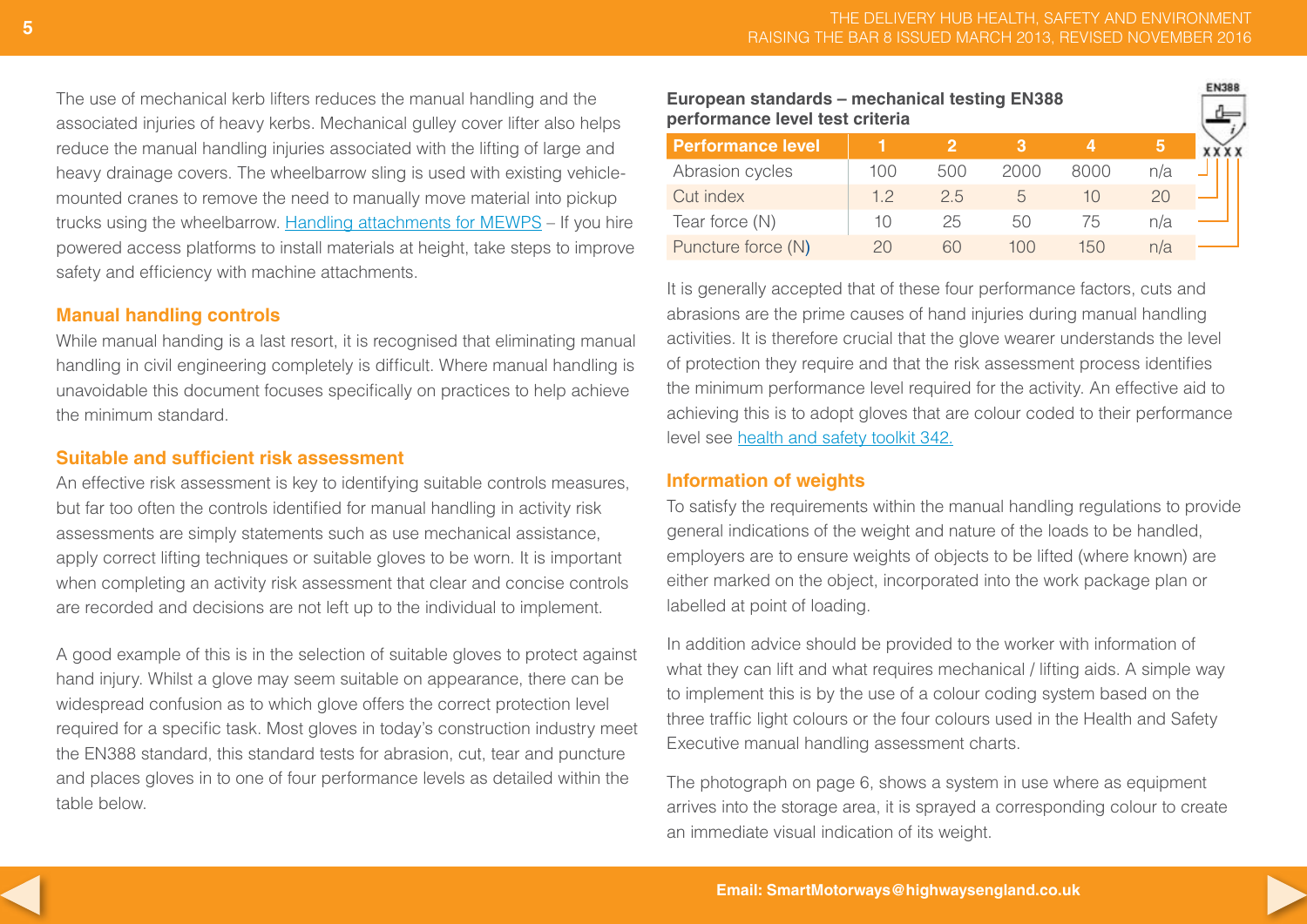

The use of [sandbags with fill-to line](http://partoneclaims.highways.dft.gov.uk/minisite/ssrtoolkit/HS Toolkit/Sandbag with Fill-to line.pdf) and [weight marked on water containers](http://partoneclaims.highways.dft.gov.uk/minisite/ssrtoolkit/HS Toolkit/weight marked on water containers.pdf)  are other simple initiatives.

# **Training**

A key initiative to achieving improvements in safe manual handling techniques is the provision of good information, instruction and training given to workers. Outdated training methods used to teach that good manual handling is achieved by perfecting the art of picking up an empty cardboard box in the middle of a

carpeted room; however accident investigations far too often told a different story. It is therefore recommended employers should move away from the conventional kinetic style manual handling training and provide a bespoke risk assessment and training programme that focuses on the types of manual handling activities likely to be undertaken during the course the project. The training should be specific to the project and split into, theoretical and practical learning.

The theoretical element should comprise of:

- $\blacksquare$  Analysis on the type of manual handling injuries sustained within the industry /company / project
- $\blacksquare$  Reasons for the training
- $\blacksquare$  An understanding of the type of injuries that people develop from incorrect manual handling
- $\blacksquare$  Ways to avoid injury, as well as in-depth explanations of how to and how not to lift.



# **These pictures are an example of on the job training showing the operatives how to correctly lift an item that they are normally required to lift in their normal environment**

Experience has shown that significant improvements in reducing manual handling injuries will only be achieved if there is an ongoing process of training, coaching, assessment and review. As with any other competence one-off training events will only have limited effect on reducing manual handling injuries.

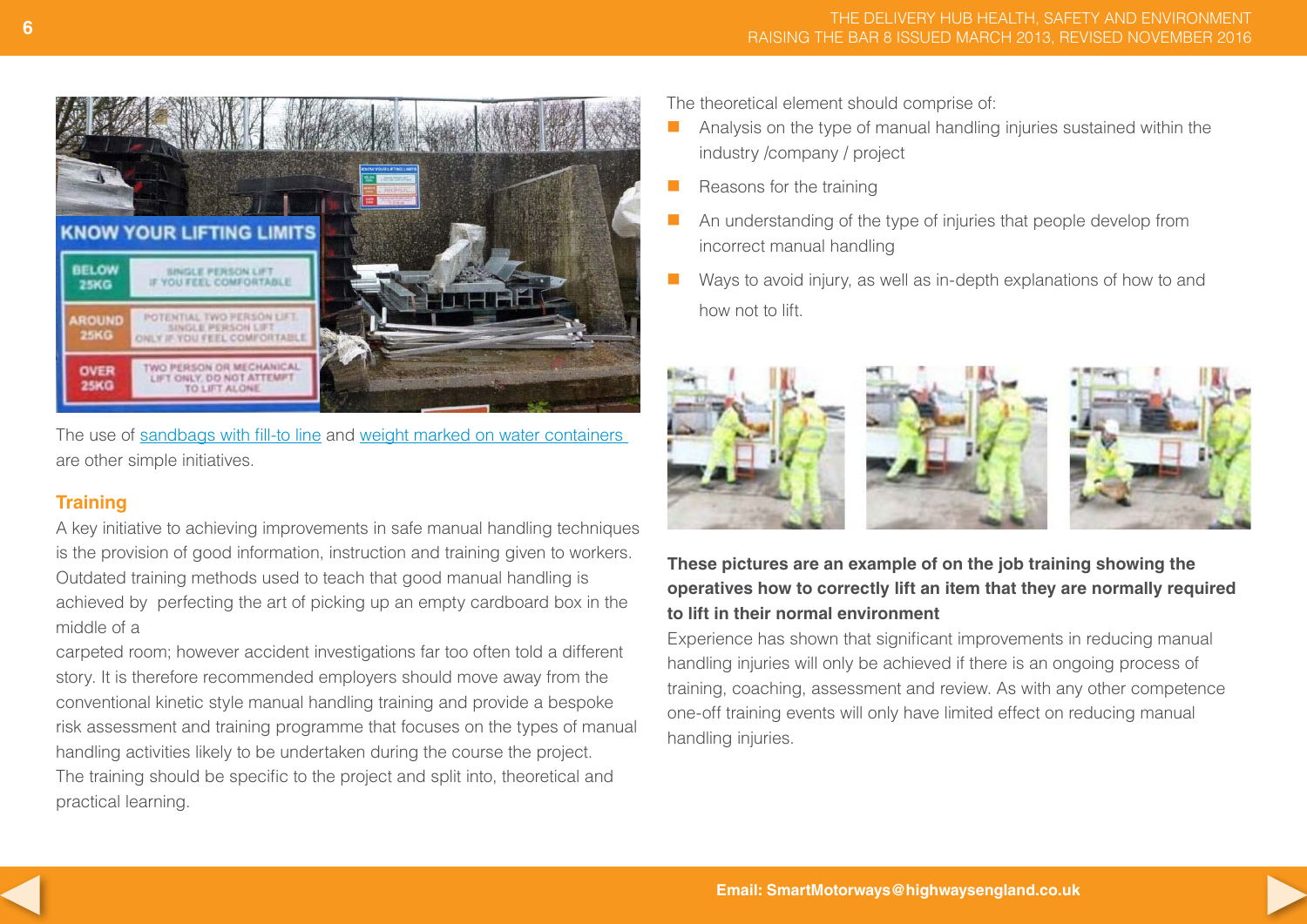# **Monitoring and reporting**

Following a study into Highways England AIRSWEB reports spanning two years (August 2010 - August 2012) it was noted that less than four percent, 11 in total, near misses were recorded compared to 279 injury related incidents of the same causal factor. Following the principles of Bird / Heinrich there should be far more near misses reported compared to injury events, it is therefore presumed that many opportunities to prevent injury go unreported simply because the individual may not have recognised the potential for injury. We understand that it is sometimes difficult to spot manual handling poor practice so increased awareness of correct technique is required through training demonstrations.

A good initiative to highlight potential near misses is to encourage operatives to stand back, observe and assess how a colleague is undertaking a particular manual handling activity on site and to specifically look at their posture to see where the bad practices may be occurring. Observations can be fed back through the normal process such as positive intervention or hazard reporting cards so not to increase any additional reporting requirements. This will allow the site to understand what the high probability activities are by analysing the data submitted and hopefully help to prevent potential injury events.



**This picture shows a colleague taking a step back to assess his peer in their lifting techniques**

#### **Risks/controls**

Manual handling activities should be included in the activity risk assessment unless they are significant in which case a specific manual handling assessment should be carried out, detailing why the task cannot be mechanised.

When completing activity risk assessments always follow the ERIC process (eliminate, reduce, isolate and control). When undertaking the manual handling assessments follow the TILE process (task, individual, load and environment).

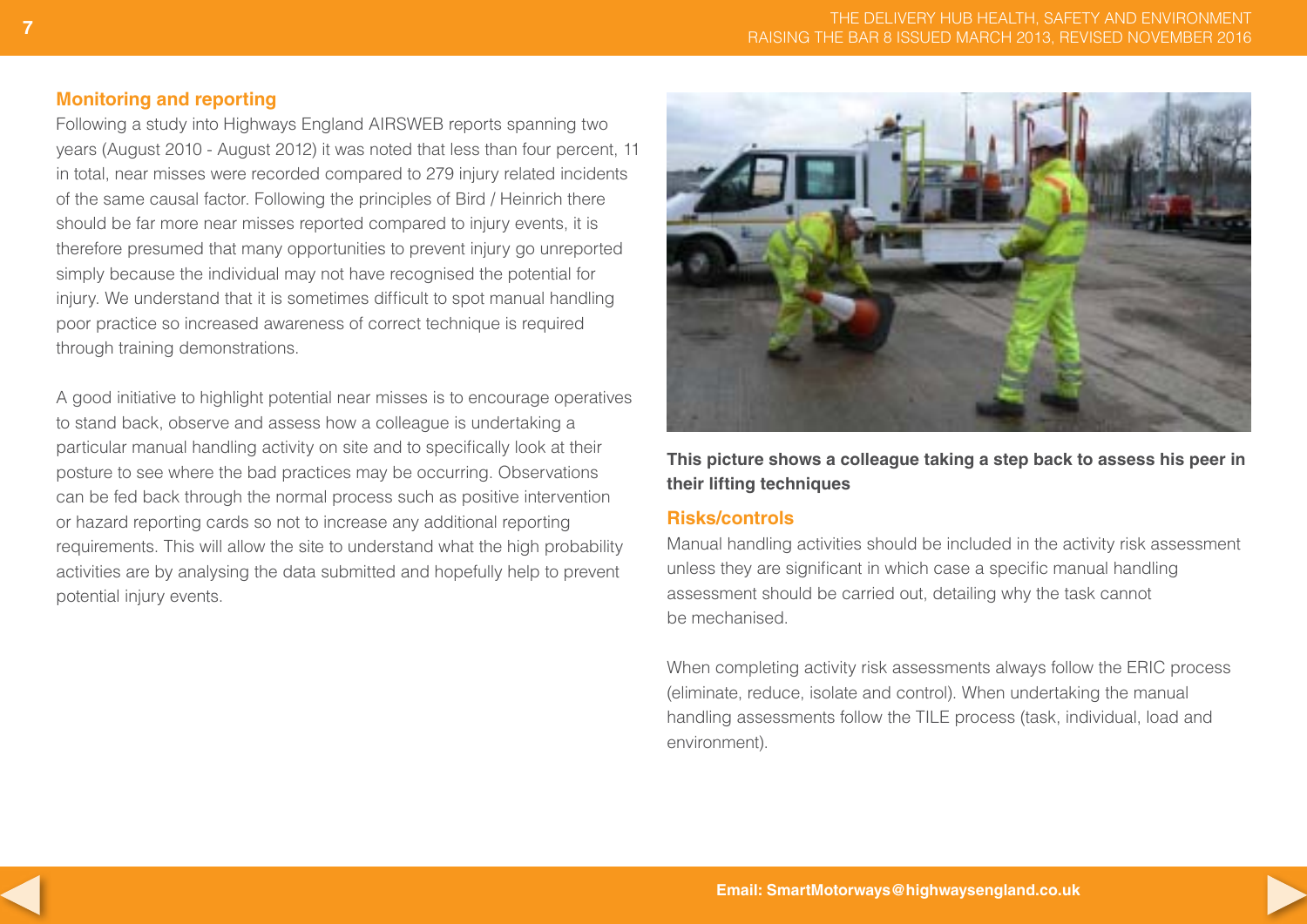These acronyms help the assessor to follow the right process. Some contracts have adopted a heavy materials register that details items that must not be moved by hand.

Other points to consider within any risk assessment should include but not be limited to:

■Wherever possible, use mechanical means to lift and transport items.

■Where mechanical handling is not possible, sufficient numbers of persons must be available to lift the load.

 $\blacksquare$ If possible, break the load down into smaller loads.

■Where significant manual handling is carried out, an appropriate toolbox talk should be given.

■ Try to arrange work methods to avoid bending, twisting or over reaching when lifting or lowering the load.

**E** Fnsure that access routes are clear.

**Protect or remove sharp edges.** 

 $\blacksquare$  Try to reduce repetitive lifting by changing work patterns.

**Ensure proper storage, on a firm level base, with the heaviest loads stored** in the knee to shoulder range.

**Ensure good grip is provided, where possible, by using a carrying device,** handles or handholds.

■Site management should have manual handling training, where required

#### **Legislation**

Manual handling operations regulations 1992 (as amended). There is a range of support documentation available for FOC download from the Health and Safety Executive website <http://www.hse.gov.uk/msd/faq-manhand.htm>

# **Case Study:**

# **Manual Handling of Sand Bags.**

Traditional sandbags can be bulky, heavy to handle and prone to splitting.

An alternative is offered with TrafficSack, in its original form it weighs 0.5kg. When ready to use it you simply soak the TrafficSack in water and in minutes its super absorbent polymer filling absorbs up to 7kg of water – and retains it without leaking.



# **Guidance**

Health and Safety Executive guidance document Are you making the best use of lifting and handling aids? http://www.hse.gov.uk/pubns/indg398.pdf